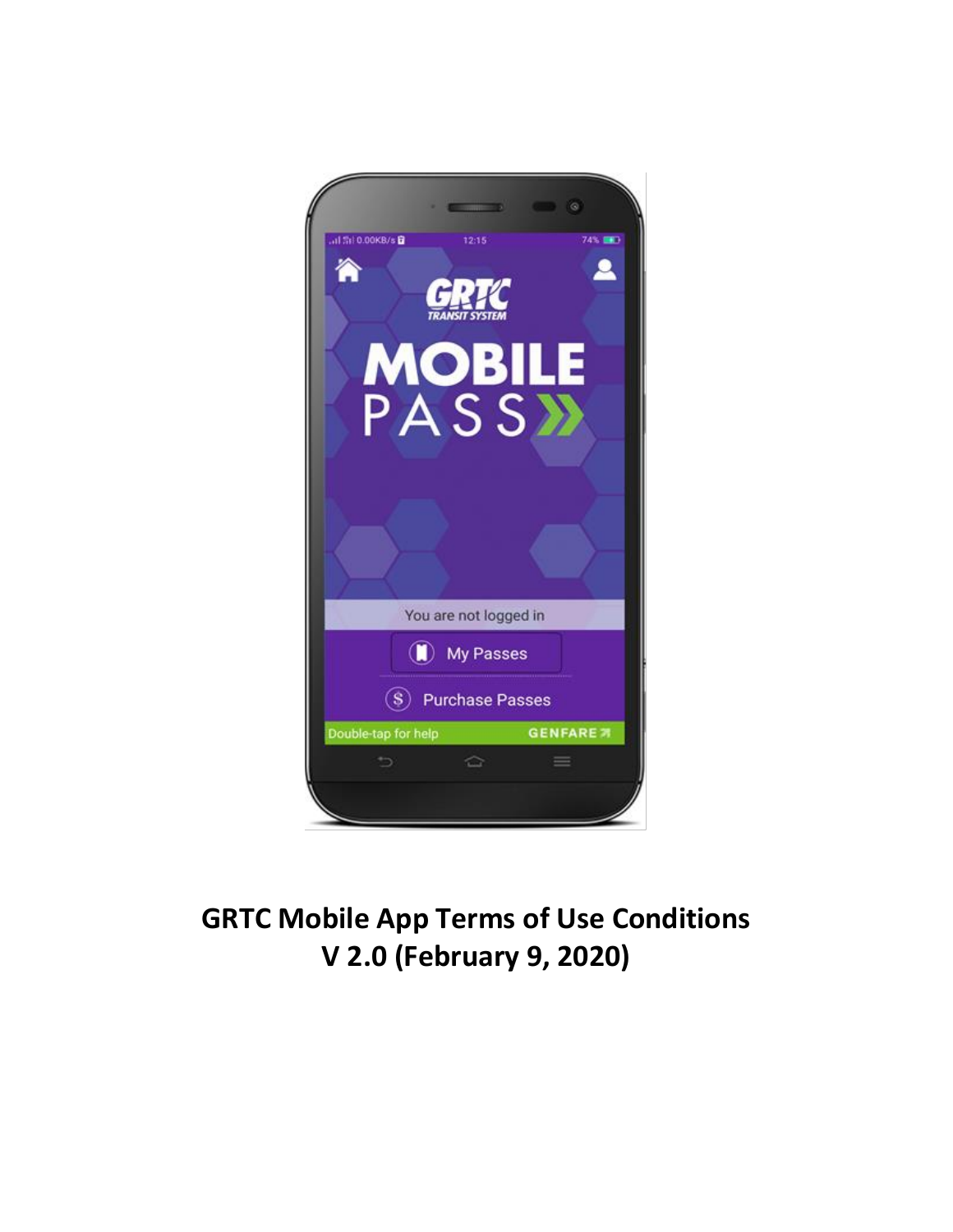## **Terms of Use Conditions**

Thank you for your interest in the GRTC Mobile Pay App! These Terms of Service ("Terms") constitute a legally binding contract between you ("you" or "your") and the Greater Richmond Transit Company ("GRTC," "us," "we," or "our") that governs your use of our GRTC mobile ticketing app (the "App") along with the associated Website (currently located at ridegrtc.com), collectively referred to herein as the "Service." BY ACCESSING OR USING THE SERVICE, THROUGH THE USE OF THE APP OR OTHERWISE, YOU AGREE TO BE BOUND BY THESE TERMS. IF YOU DO NOT AGREE WITH THESE TERMS, YOU MUST NOT ACCESS OR USE THE SERVICE.

By accessing the Service, through the use of the App or otherwise, you signify that you have read, understand, and agree to be bound by these Terms. We have the right to change these Terms at any time. We agree to post a notice of the changes in the footer of our websites, and the changes will be effective 30 days after posting such notice to our website. Your continued use of the Service will be considered your acceptance of the revised Terms. If you do not agree with any updates to or any updated version of the Terms, then you must not access or use the Service, and you have no right to use and must immediately remove the App from your Mobile Device (as defined below).

You agree to our use of your personal information and content in accordance with our Privacy Policy, which is incorporated herein by reference. Please note that the GRTC is a public agency and is subject to public records laws, including the Virginia Public Records Act.

What Information Do We Collect?

Account Information: When you create an account on the Service, you will be asked to provide us certain contact information, including your name, zip code, email address, mobile number, and password. You may also provide us with additional demographic information.

Payment Card Information: When you buy tickets via the Service, you will be asked to provide payment card details. The GRTC uses a third-party payment processor to handle payment card transactions, and therefore does not store or directly process your payment card information.

Interacting with the GRTC: We may collect information through your interactions with GRTC. For example, when you contact GRTC by email, we may collect your email address and any other information you provide.

Using the Service: GRTC may collect certain information automatically when you use the Service. We also receive the internet protocol (IP) address of your computer, Mobile Device, or the proxy server or router that you use to access the internet, operating system details, type of web browser, mobile device details (including your mobile device identifier provided by your mobile device operating system), and search data.

Aggregate, Non-Personal Information: GRTC collects certain aggregate information, including statistical information about how users access and interact with the Service. This information cannot be used to

#### **EXAMPLE PROPRIETARY EXAMPLE**

This document contains information which is proprietary to The Greater Richmond Transit Company. The use or disclosure of any material contained herein without the written consent of GRTC is strictly prohibited.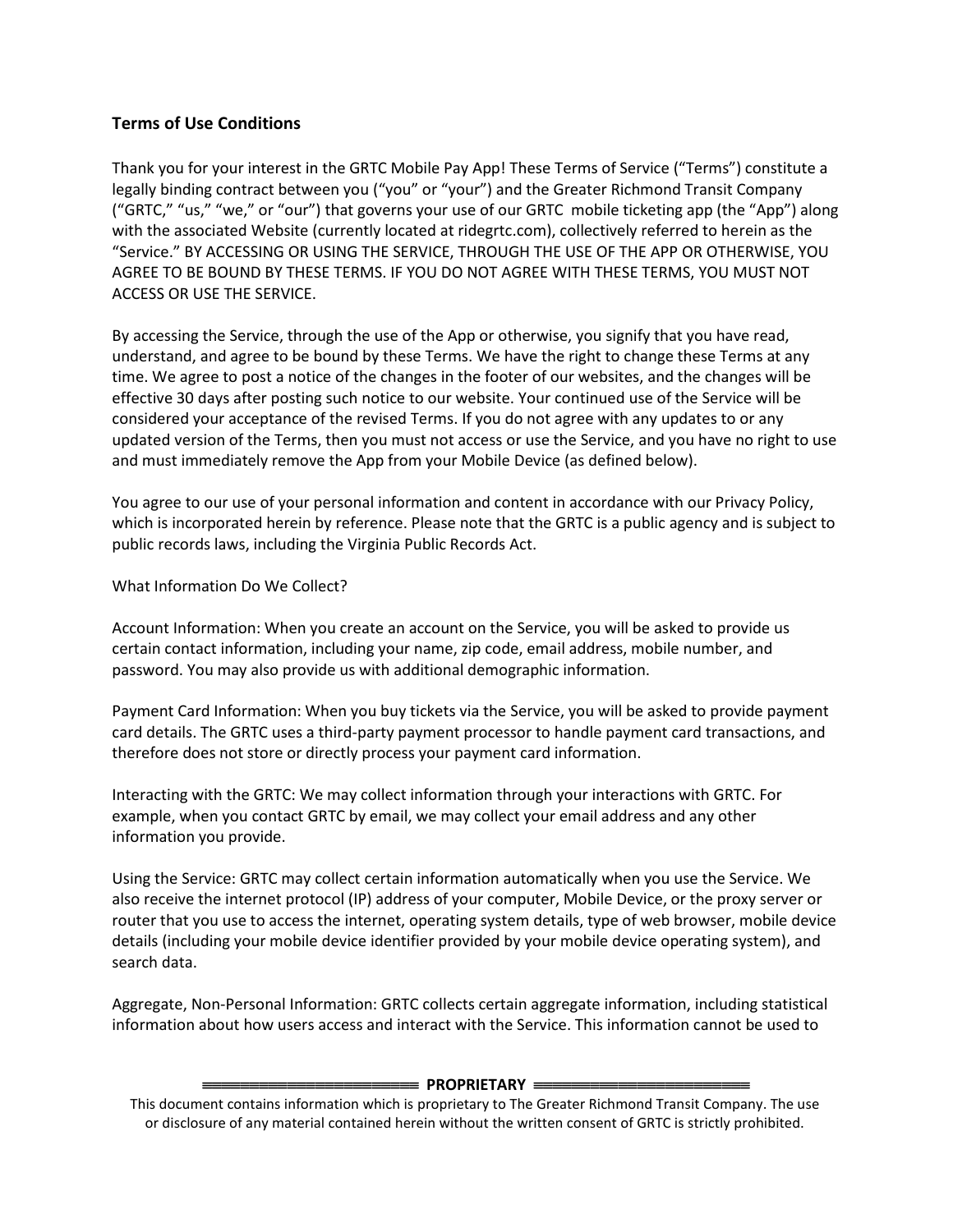identify you individually, though we may link this information to your GRTC profile. This Policy does not limit how GRTC may use aggregate or non-personal information.

Information Collected through Tracking Technologies: We use various technologies to collect information from your device and about your use of the Service:

Mobile Device IDs: If you're using our App, we use mobile device IDs (the unique identifier assigned to a device by the manufacturer), or Advertising IDs (for iOS 6 and later), instead of cookies, to recognize you. We do this to store your preferences and track your use of our App. Unlike cookies, device IDs cannot be deleted, but Advertising IDs can be reset in "Settings" on your iPhone. Analytics companies use device IDs to track information about App usage.

Do Not Track: Your browser or device may allow you to adjust your settings so that "do not track" requests are sent to the websites that you visit or Service that you access. However, because an industry-standard protocol for "do not track" signals has not yet been established, we do not disable tracking technology that may be active on the Service in response to any "do not track" requests that we receive from your browser or device.

Cookies and Use of Cookie Data: If you access the website associated with the Service, we may use cookies to collect information about your use of that site. Cookies are small amounts of data that are stored on your computer that are accessed and recorded by the websites that you visit so that they can recognize the same browser navigating online at a later time. Examples of information that may be collected by cookies include:

the pages you visit;

the date and time of your visit;

the amount of time you spend on pages;

the Internet Protocol (IP) address used to connect to the Internet; technical information such as your browser type and version, operating system, and platform.

The App may use a "unique device identifier," or "UDID," in order to remember your device each time you use it. These technologies make it easier for you to use the Service. We use them in order to retain the contents in your shopping cart while you are checking out other areas of the Service. When you are done, the products in your cart are still there for you to buy. We also use them to gather certain aggregate usage information about the numbers and frequency of visitors to the Service and how they interact with the Service. This data helps us improve the appearance and usability of the Services.

Your browser or device may allow you to block or delete cookies. However, certain features of the Service may depend on cookies, and if you choose to block cookies, you may not be able to sign in or use those features, and preferences that are dependent on cookies may be lost. If you choose to delete cookies, settings and preferences controlled by those cookies, including advertising preferences, will be deleted and may need to be recreated.

Pixel tags: We may embed pixel tags (also called web beacons or clear GIFs) on web pages, ads, and emails. These tiny, invisible graphics are used to access cookies and track user activities (such as how many times a page is viewed). We use pixel tags to measure the popularity of our features and Service. Information Collected by Third-Parties: The Service may include links to other websites and social media sites and other content from third-party businesses. These third-parties may use tracking technologies

#### **EEROPRIETARY EER**

This document contains information which is proprietary to The Greater Richmond Transit Company. The use or disclosure of any material contained herein without the written consent of GRTC is strictly prohibited.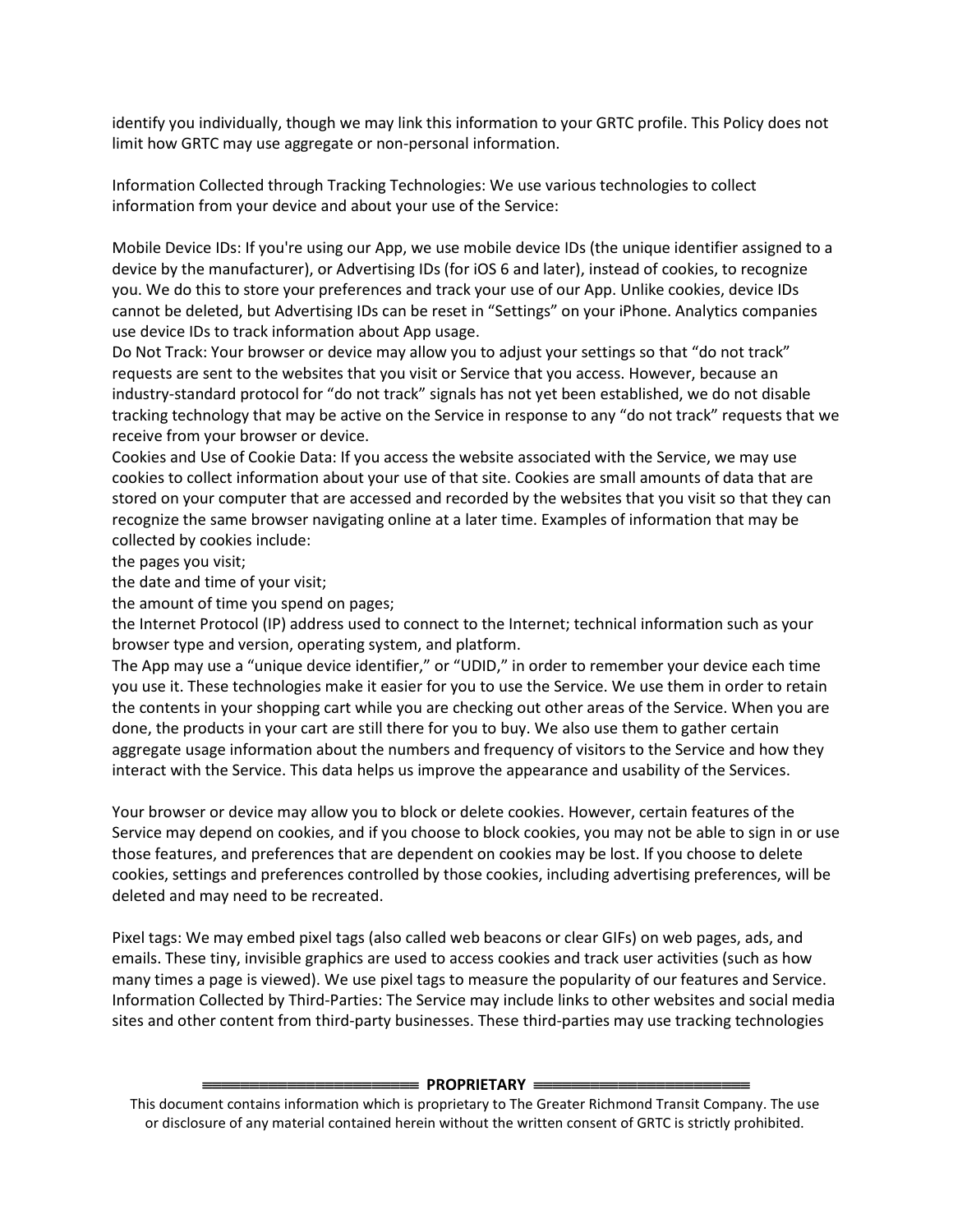to track the actions of users within the Service, and across different web sites or platforms to deliver targeted electronic advertisements to an individual user.

How Do We Use Your Information?

Consent to GRTC: By providing information to GRTC when you create or update your account and interact with the Service, you are expressly agreeing to our use and processing of your information as set out by this Policy. You can withdraw or modify your consent to our continued collection of your information by closing your account and/or by deleting the Service from your device(s). GRTC will retain previously collected data in accordance with its data retention policies and applicable laws.

Providing, Developing and Customizing the Service: GRTC uses your information to provide, maintain, protect, and improve the Service. If you use our trip planning feature, we may use your location information. We may also use your information to improve features of the Service, such as when you provide feedback to GRTC customer service agents. We also use this information to track potential problems and trends and to customize our support responses to better serve you. We do not share information provided during customer service interactions for third-party advertising purposes without your permission.

GRTC may combine information you provide through different interactions with GRTC and GRTC's service providers in order to provide a more customized and relevant experience. For example, if you contact us from an email address we have on file, we will make a note of that communication in your customer profile.

When you register for the Service, GRTC uses your identifying information to set up your account. GRTC also uses information to enforce and protect its rights, including in connection with electronic citation processing.

What Information Do We Share With Third Parties?

Service Providers and Transportation Partners: GRTC may share information with its current and future service providers and transportation partners that assist GRTC in providing, improving, and marketing the Service. For example, GRTC may use a third party developer to develop and host the App, or engage companies to provide analytics, or assist in protecting and securing our systems and Service, and those companies may need access to your information in order to provide those functions. GRTC may also share your information with transportation partners to provide you with a service you requested through a partnership or promotional offering made by a third party or us. These third parties have limited access to your information only to perform these tasks on our behalf.

Aggregate Information: We may share aggregated and anonymous information based on information collected from the Service with the public, our partners, and with our users and customers. For example, we may publish information about general trends related to the use of the Service or share that information with a partner to help them provide or improve their products and services. This information does not identify you and we require our partners to keep all such information in its anonymous form.

## **EEROPRIETARY** =

This document contains information which is proprietary to The Greater Richmond Transit Company. The use or disclosure of any material contained herein without the written consent of GRTC is strictly prohibited.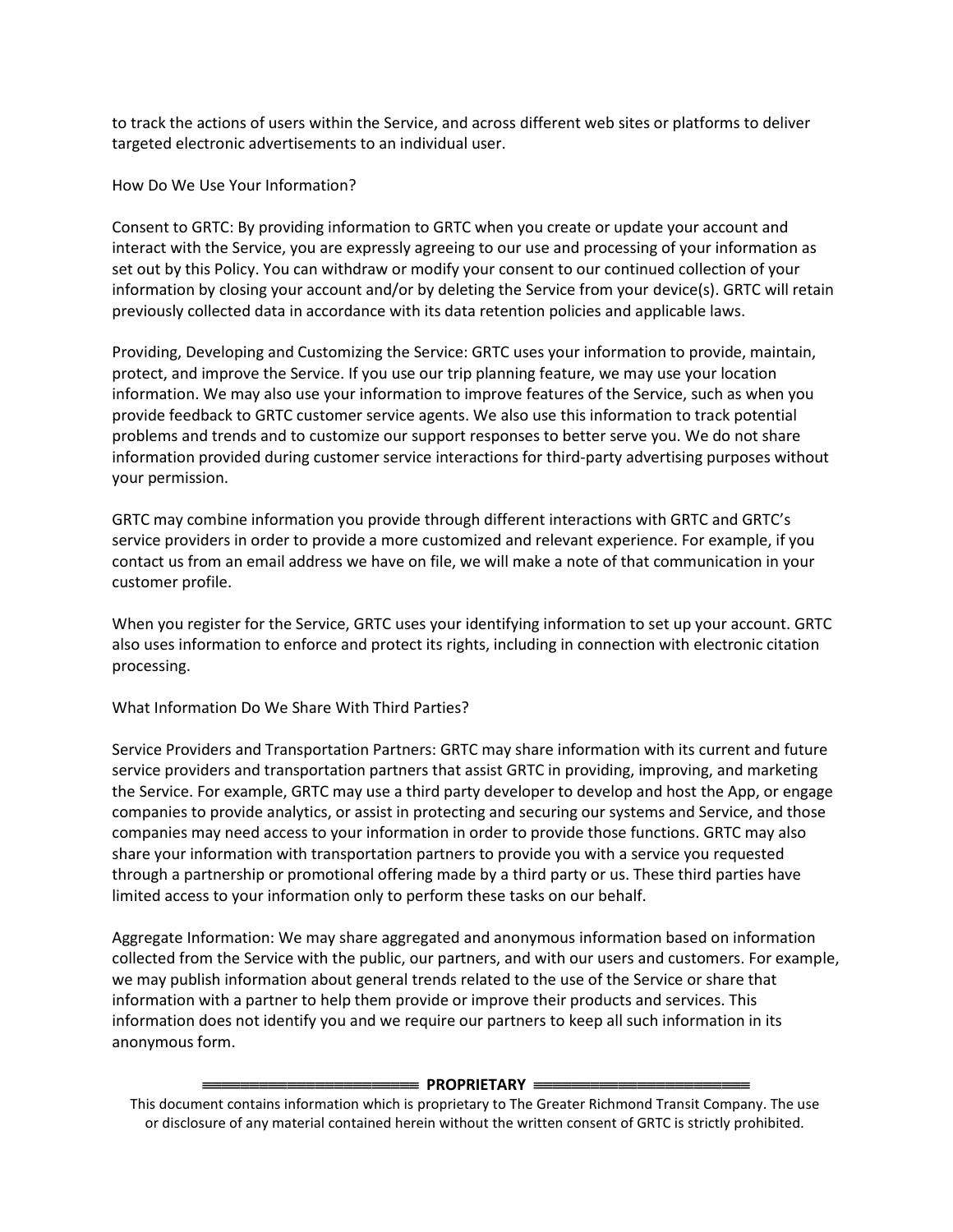Legal Disclosure and Business Transfers: We may disclose any information we collect without notice or consent from you, if we believe in good faith that the disclosure is necessary to protect our rights and property, protect your safety or the safety of others, investigate fraud or other crimes, or respond to lawful government requests. In such instances, we will limit disclosure to that information which is necessary to accomplish the above purposes. We'll attempt to notify you about legal demands for your information when appropriate in our judgment, unless prohibited by law or court order or when the request is an emergency. We also reserve the right to disclose or transfer the information we collect to another agency or government entity in connection with a reorganization, dissolution, or similar event (a "Change in Business"). We will endeavor to provide you with notice (via a posting to the Service or such other method that we deem appropriate) of any such Change in Business. This Policy will apply to your information as transferred to the new entity through a Change in Business.

Public Records Laws: The GRTC is a public agency and is subject to public records laws, including the Virginia Public Records Act. Information that you provide or that we collect from you may be subject to disclosure pursuant to public records laws, unless the information is otherwise exempted from disclosure by law. You should not provide personal information if you are concerned about disclosure of your information under those laws.

## Communications Preferences

Communications from GRTC: We communicate with you through email, notices posted through the Service, and other means available through the Service, including mobile text messages and push notifications. Examples of these communications include:

Initial communications: Informing you how to use the Service, including any new features of the Service. Service communications: Alerting you about the availability of the Service and transit systems, confirming purchases, and providing information about other issues related to the Service. You cannot opt out of receiving service messages from us.

Promotional communications: Sharing information about GRTC's products and services. Response communications: Responding to an inquiry by you, either through the Service, social media, or other channels.

You can opt out of receiving certain email communications from us by contacting us at [webcustomerservice@ridegrtc.com](mailto:webcustomerservice@ridegrtc.com) or following the unsubscribe instructions provided in the message we send to you. If you opt out, we may still send you non-marketing communications including emails about the Service and our business dealings with you.

## Security

We endeavor to safeguard personal information to ensure that such information is kept private. However, the inherent insecurity of the Internet and other factors may compromise the security of your personal information at any time. Therefore we cannot guarantee the security of your personal information.

Accessing Your Information

## **ENDERIETARY** =

This document contains information which is proprietary to The Greater Richmond Transit Company. The use or disclosure of any material contained herein without the written consent of GRTC is strictly prohibited.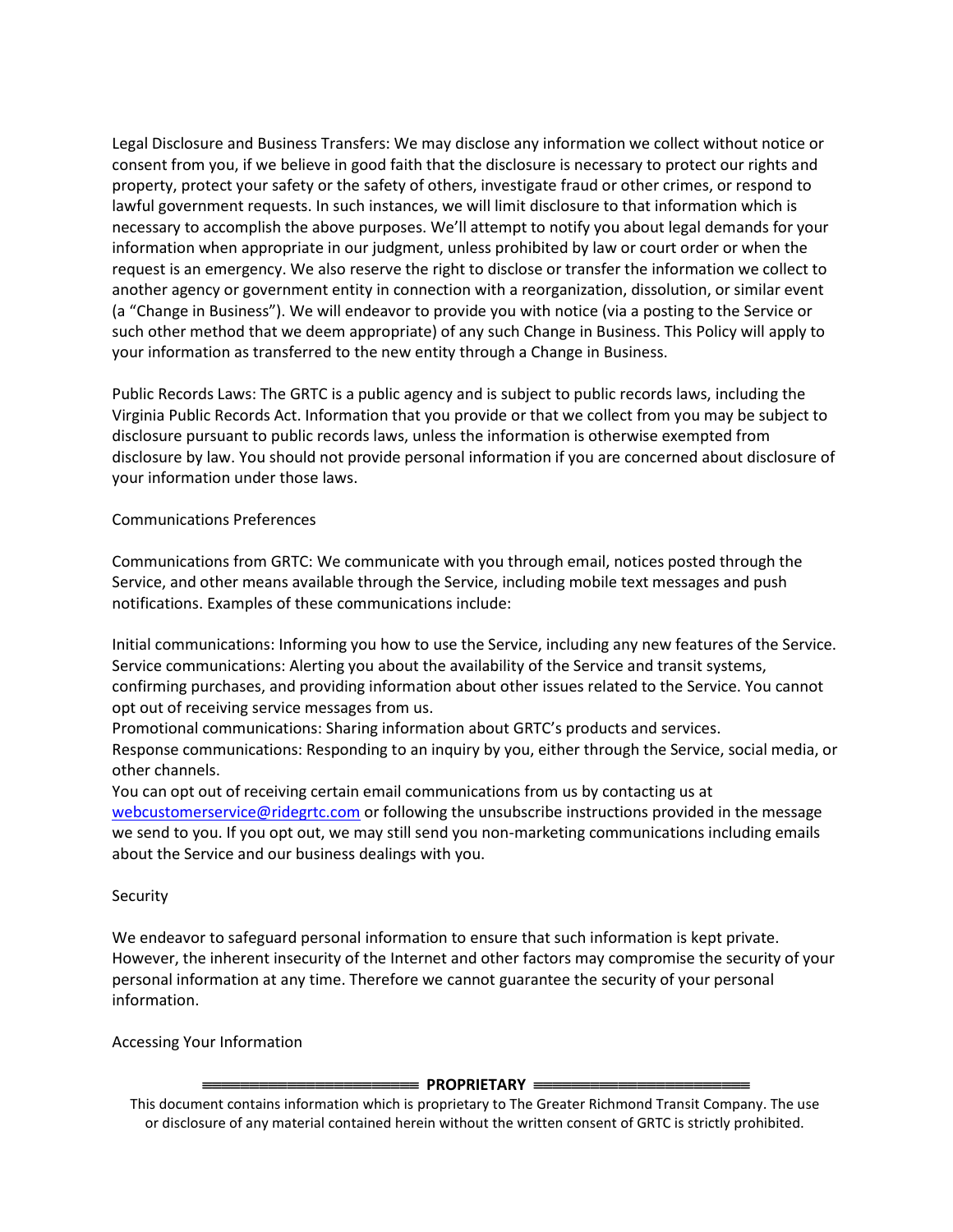Certain personal information, such as your registration profile can be reviewed, updated, or deleted through the controls available within your account. The right to access and delete personal information may be limited in some circumstances by law and we may ask you to verify your identity before we act upon your request. Additionally, we may reject requests that require disproportionate technical effort or that would risk the privacy of others. Please note that due to the way we maintain our servers, after your information is deleted, backup or residual copies may exist for some time before they are completely deleted from our servers.

You also may close your account at any time by deleting the App, contacting us at [webcustomerservice@ridegrtc.com.](mailto:webcustomerservice@ridegrtc.com) If you contact us to close your account, we will retain certain information associated with your account for analytical purposes and recordkeeping integrity, as well as to prevent fraud, take actions we deem necessary to protect the integrity of the Service or our users, or take other actions otherwise permitted by law. In addition, if certain information has already been provided to third parties as described in this Policy, retention of that information will be subject to those third parties' policies.

## Children's Privacy

We do not knowingly collect or solicit personal information from persons under the age of 18. If you are a parent or legal guardian who discovers that your child has provided us with any personal information, you may contact us at any time at [webcustomerservice@ridegrtc.com,](mailto:webcustomerservice@ridegrtc.com) and we will endeavor to promptly delete such information from our files and records.

## Using the Service from Outside the United States

GRTC provides local transit services in the U.S. Richmond area, Virginia. The Service is not intended for users based outside the United States. If you are located outside of the United States and you choose to use the Service or provide your information to us, your information may be transferred to, processed, and maintained on servers or databases located in the United States, or any other country in which we, or our affiliates, service providers, or other third parties maintain facilities. By accessing or using the Service, or by providing personal data through the Service, you consent to the transfer and processing of your information in the United States subject to United States law. If you do not want your information transferred to or processed or maintained in the United States, you must not use the Service.

## Third Party Links, Sites and Services

This Policy applies only to the Service. It does not apply to any third party sites, services and/or applications that may be linked to, facilitated through, or provided via the Service. We have no control over, and assume no responsibility for, the content, privacy policies, or practices of any third party site, service, or application including their use of any cookies and/or collection of any personal information. We encourage you to be aware when you leave the Service, and to read the privacy policy of each third party site, service, or application that you visit.

Changes to this Privacy Policy

## **EEE PROPRIETARY**

This document contains information which is proprietary to The Greater Richmond Transit Company. The use or disclosure of any material contained herein without the written consent of GRTC is strictly prohibited.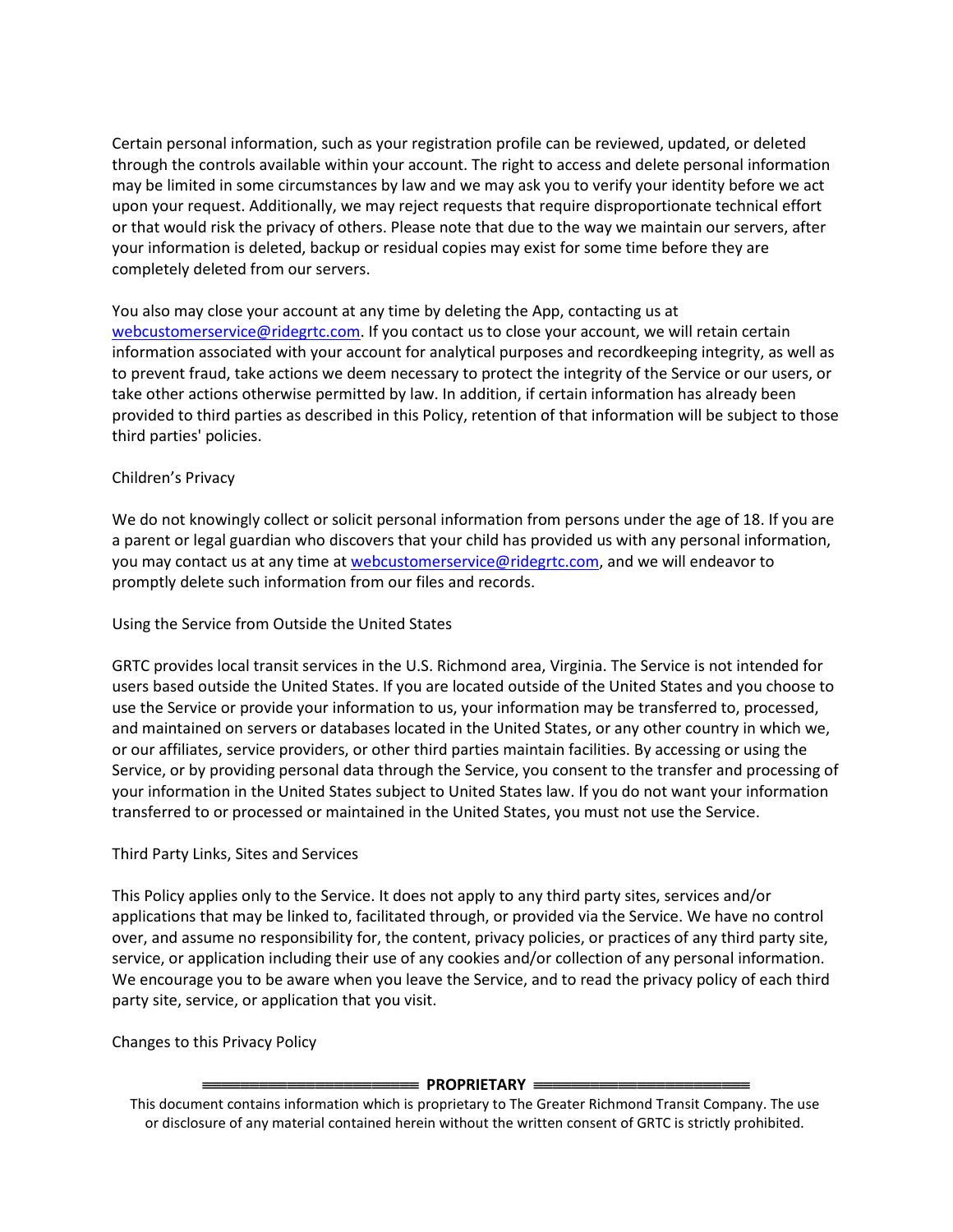We will occasionally update this Policy to reflect changes in the law, our data collection and use practices, the features of the Service, or advances in technology. When we post changes to this Policy, we will revise the "last updated" date at the top of this Policy. We will notify you of such changes by posting the updated Policy on the Service and if the changes are significant we may seek to notify you via email or otherwise. When we post changes to this Policy, we will indicate when such changes will become effective. Your continued use of the Service after the effective date of such changes constitutes your consent to the amended Policy.

## **1. Registration and Use of the App.**

A. Registration. In order to use the Service, you must own or control a compatible mobile device (a "Mobile Device") and create an account. By creating an account and using the Service, you represent and warrant that you (a) are at least 18 years of age or an emancipated minor or possess legal parental or guardian consent, (b) have the legal authority to access and use the credit card registered with the App and Website for the payment of fares, (c) can form a binding contract with GRTC, (d) are not a person who is barred from using the Service under the laws of the United States or any other applicable jurisdiction–meaning that you do not appear on the U.S. Treasury Department's list of Specially Designated Nationals or face any other similar prohibition, and (e) will comply with these Terms and all applicable laws, rules, and regulations. If we discover now or in the future that you do not meet or have not met any of the foregoing eligibility requirements, you understand and agree that your account and/or your access to the Service may be temporarily or permanently suspended or your account and access to the Service may be revoked or terminated immediately.

B. Access. You must provide at your own expense the equipment, Internet connections, Mobile Devices, and/or wireless service plans to access and use the Service. We do not guarantee that the Service can be accessed on all Mobile Devices or wireless service plans. You acknowledge that when you use the Service, your wireless carrier may charge you fees for data, messaging, and/or other wireless access. Please check with your carrier to see if there are any such fees that apply to you. YOU ARE SOLELY RESPONSIBLE FOR ANY COSTS YOU INCUR TO ACCESS THIS SERVICE FROM YOUR MOBILE DEVICE.

C. Use of the App. The GRTC Mobile Pay App, powered by Genfare, IL., allows you to purchase mobile tickets with your Mobile Device and take other actions including viewing your transaction history and managing your account. You must register a funding source (e.g., payment card) to use the App. GRTC accepts the following methods of payment for ticket purchases: MasterCard, Visa, American Express, and Discover. All ticket prices are stated in U.S. dollars. If you wish to purchase a mobile ticket (each such purchase, a "Transaction"), you will be asked to supply certain information applicable to your Transaction, including, without limitation, payment card number and other information. GRTC's use of your personal information is subject to GRTC's Privacy Policy. You agree to pay all charges incurred by you or any users of your account and payment card (or other applicable payment mechanism) at the price(s) in effect when such charges are incurred. You will also be responsible for paying any applicable taxes relating to your purchases. The sale or purchase of tickets may be regulated by certain state, county, and city laws or regulations. You acknowledge that complying with all such laws is your responsibility. You represent and warrant that all information you provide, including, but not limited to,

## **EXAMPLE PROPRIETARY**

This document contains information which is proprietary to The Greater Richmond Transit Company. The use or disclosure of any material contained herein without the written consent of GRTC is strictly prohibited.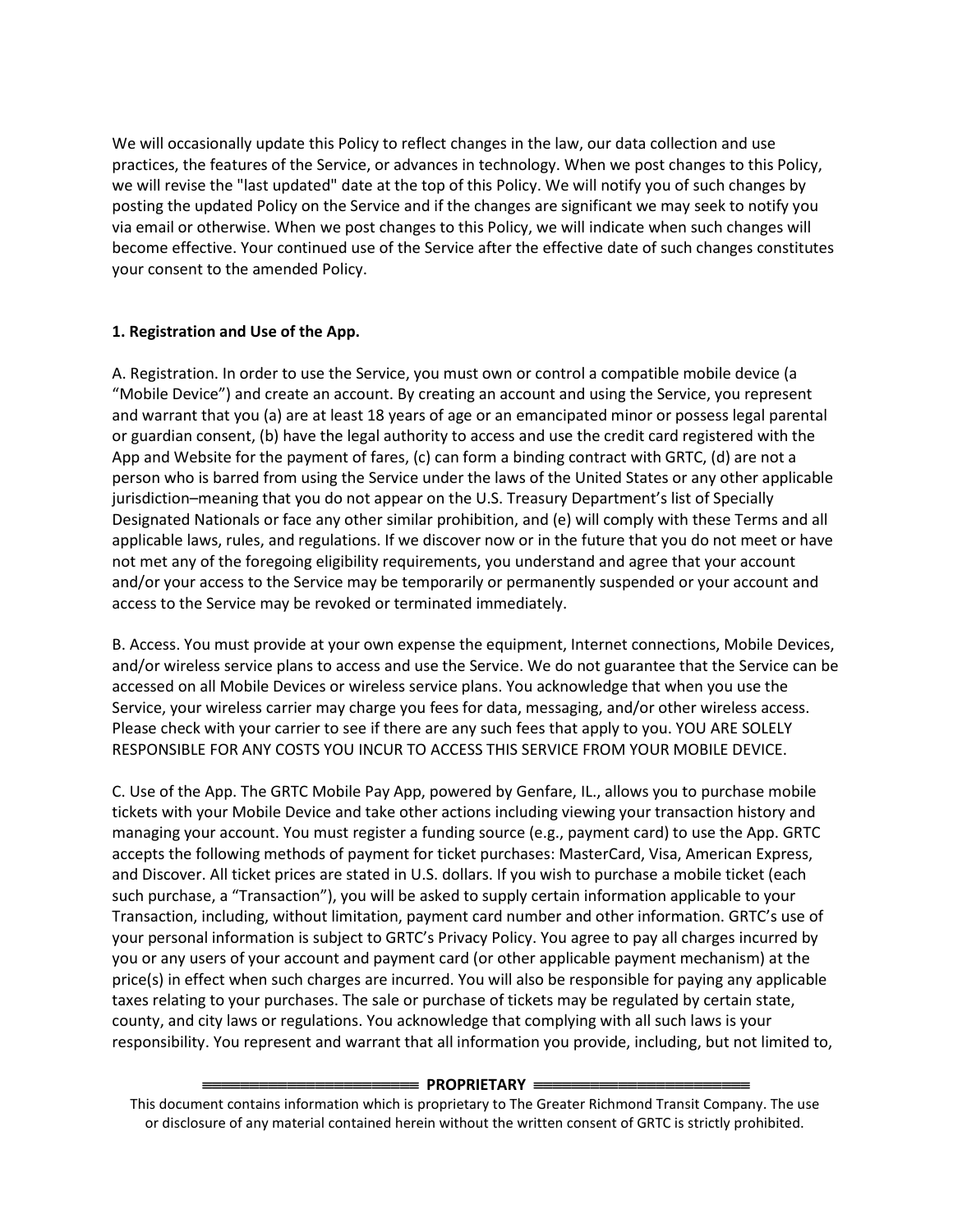all information concerning your name, address, payment card number, and other identifying information of any nature will be true, complete, and correct, and that you will update all information as it changes. Verification of information may be required prior to the acknowledgment or completion of any Transaction.

D. Your Responsibilities. You are solely responsible at all times for the proper functioning of your Mobile Device. It is your responsibility to ensure that the Mobile Device is sufficiently charged to clearly and legibly display the mobile ticket and to otherwise exhibit proof of fare payment in accordance with GRTC Fare Policy , as many times as required for the duration of your use of the GRTC transportation system. You understand that you will be subject to penalties, including, but not limited to, citation and exclusion, for failure to exhibit proof of fare payment. Additionally, you are responsible for all activities that occur on your account. Keep your username and password secure and do not allow anyone else to use them to access the Service. GRTC will not be responsible for any damage or loss that arises out of the loss, theft, or unauthorized use of your Mobile Device or any other activities (whether authorized or not) occurring on your account.

E. No Cash Value. Mobile tickets are not redeemable for cash.

F. Updates. We reserve the right (but have no obligation) to modify, update or upgrade the Service, including the App (each an "Update"), at any time and for any purpose. These Terms will govern any Update provided by us, unless such Update is accompanied by a separate license in which case the terms of that license will govern.

## **2. Intellectual Property.**

The Service, and all Content (as defined below) included on or through the Service, is the property of GRTC or its licensors. The Content is protected by copyright, trademark, and other intellectual property laws. Except for the limited license expressly granted to you in Section 3.A and Section 5 below, GRTC grants no other licenses be it by implication, estoppel, or otherwise, and all rights not expressly granted herein are reserved.

# **3. Limited License.**

A. License Grant. Subject to these Terms, GRTC grants to you a limited, revocable, non-transferable, non-exclusive, personal license (without the right to sublicense) to install and use the App for your noncommercial use on one or more Mobile Device(s).

B. Restrictions. You may not (i) copy or use the App in any form or by any means, except as expressly permitted by these Terms; (ii) resell, rent, lease, loan, or otherwise distribute or transfer the App to any third party; (iii) decompile, reverse-engineer, disassemble, attempt to derive the source code of, modify, or create derivative works of the App (except as and only to the extent that any foregoing restriction is prohibited by applicable law or to the extent as may be expressly permitted by the license terms governing use of any open-sourced components included with the App); or (iv) remove, obscure, or alter any copyright, trademark or other proprietary rights notices, falsify or delete any author attributions, legal notices or other labels of the origin or source of the App.

## **PROPRIETARY**

This document contains information which is proprietary to The Greater Richmond Transit Company. The use or disclosure of any material contained herein without the written consent of GRTC is strictly prohibited.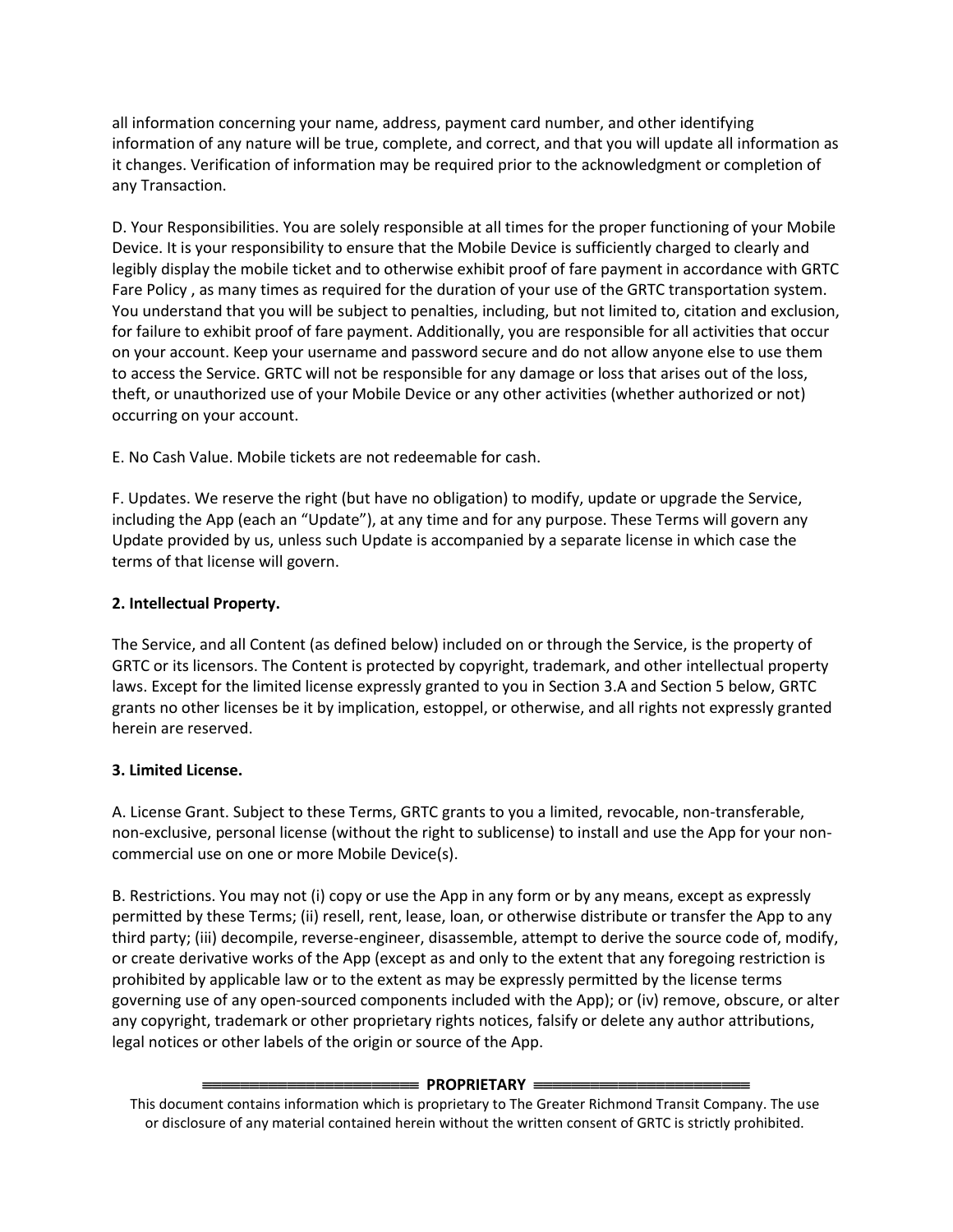C. Additional Terms for iOS. If you have downloaded the App from the Apple, Inc. ("Apple") iTunes App Store, you acknowledge and agree to the following: (i) these Terms and the license granted in 3.A above are between you and GRTC, and not with Apple, and GRTC is solely responsible for the App; (ii) your use of the App is subject to the Usage Rules set forth in the App Store Terms of Service ; (iii) Apple has no obligation whatsoever to furnish any maintenance and support services with respect to the App; (iv) GRTC, not Apple, is responsible for addressing any claims relating to the App or your possession and/or use of the App; (v) in the event of any failure of the App to conform to any applicable warranty, you may notify Apple, and Apple will refund the purchase price for the App (if any); and that, to the maximum extent permitted by applicable law, Apple will have no other warranty obligation whatsoever with respect to the App, and any other claims, losses, liabilities, damages, costs or expenses attributable to any failure to conform to any warranty will be GRTC's sole responsibility; and (vi) Apple, and Apple's subsidiaries, are third-party beneficiaries of these Terms as related to your license of the App, and that, upon your acceptance of these Terms, Apple will have the right (and will be deemed to have accepted the right) to enforce these Terms as related to your license of the App against you as a third-party beneficiary thereof.

D. Open Source. Certain portions of the Service, including the App, may contain or be distributed with open source software. Such open source software is licensed under the terms of the license that accompanies such software. Nothing in these Terms limits your rights under, or grants you rights that supersede, the terms and conditions of any applicable open source license for such software.

## **4. Third Party Services.**

Portions of the Service may utilize or include third party services or provide links to certain third-party websites (collectively, "Third-Party Services"). When you engage a Third Party Service, you are interacting with the third party and not with us. Such Third Party Services are not under our control and we are not responsible for the contents of such Third Party Services, or any changes or updates to such Third Party Services. Posting of a link to another website does not constitute endorsement of that website (or any of the products, services or other materials offered through that website) by us or our licensors, regardless of whether or not the link is associated with a third party advertisement carried by the Service. We are not responsible for the privacy practices of such Third Party Services nor any data or information you may share with such Third Party Services, and make no warranties, express or implied, as to any Third Party Services or the products or services they provide. We encourage you to be aware of this when you leave the Service, and to read the terms and privacy statements of each and every Third Party Service that you interact with and/or visit.

# **5. Content.**

Portions of the Service may contain text, images, photos, audio, video, location data, or other forms of content (collectively, "Content"). The Content may be owned by us or others. We do not accept any responsibility or liability for any Content posted by third parties on the Service. Except as may be expressly agreed by us, you may use the Content solely for your personal, non-commercial use in connection with the Service, and may not distribute, modify or make derivative works of any Content. We reserve the right (but have no obligation) to remove any Content from the Service at our sole

## **EXAMPLE PROPRIETARY**

This document contains information which is proprietary to The Greater Richmond Transit Company. The use or disclosure of any material contained herein without the written consent of GRTC is strictly prohibited.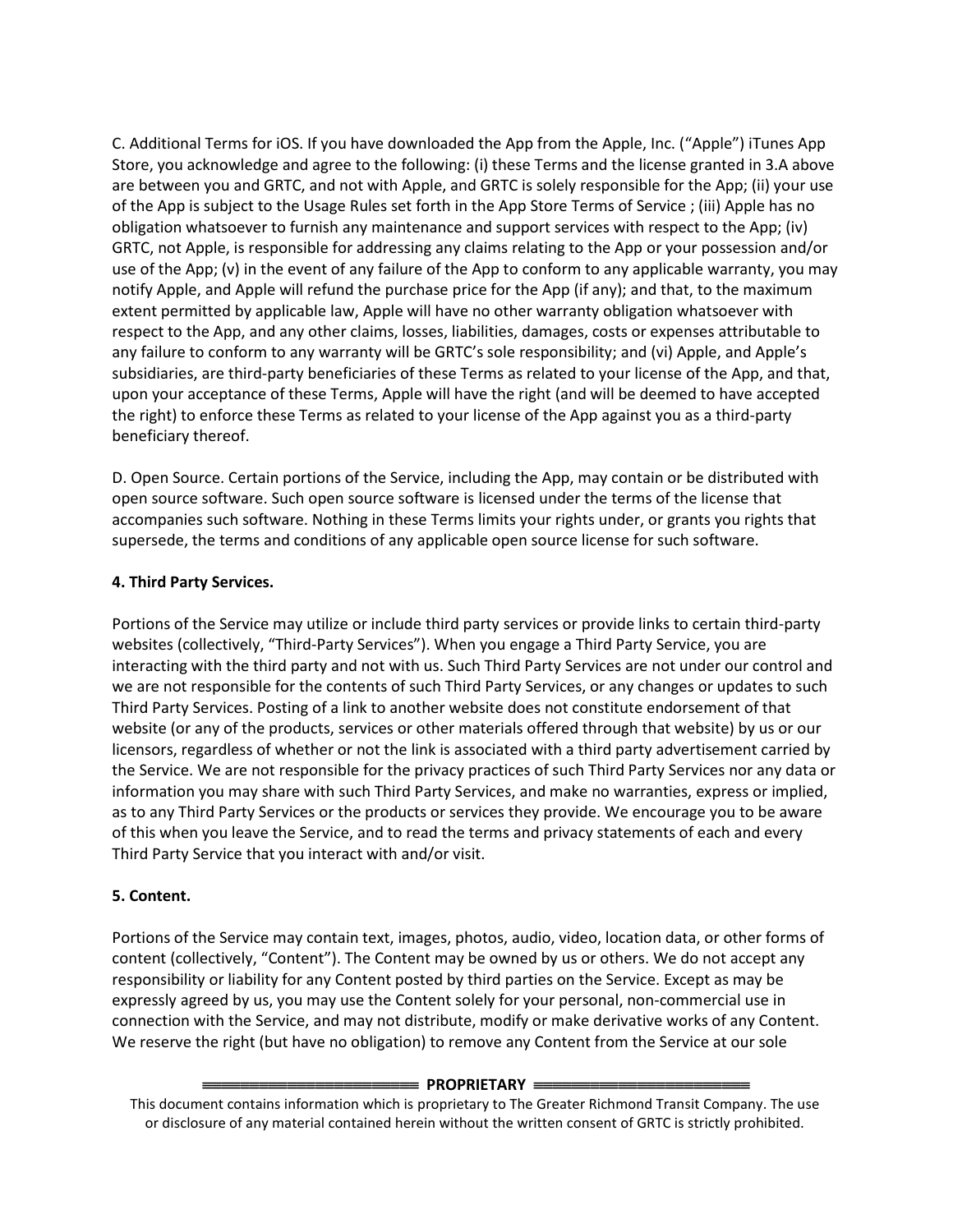discretion, with or without notice to you. We have no obligation to retain or provide you with copies of your Content.

## **6. Termination.**

These Terms will remain in full force and effect while you use the Service. You can stop using the Service at any time. Your rights under these Terms will terminate automatically and without notice from us if you fail to comply with these Terms. Additionally, we may, in our sole and absolute discretion, at any time and for any or no reason, without prior notice to you: (i) change, suspend, remove, or disable access to the Service, or (ii) terminate the Service or these Terms. Upon termination of the Terms, you shall cease all use of the Service and uninstall the App from your Mobile Device. In no event will we be liable for the suspension, removal, disabling or termination of the Service or these Terms. Sections 2, 3.B, 3.C, 6 through 10, and 13 will survive any termination of these Terms.

# **7. Acceptable Use.**

In addition to the other restrictions outlined in these Terms, you agree that you will not:

Use the Service for any purpose that is illegal, beyond the scope of their intended use, or otherwise prohibited in these Terms or the terms of any third party that govern a particular Service; Use the Service in any manner that could interfere with, disrupt, negatively affect, or inhibit other users from fully enjoying the Service, or that could damage, disable, overburden, or impair the functioning of the Service in any manner; Compromise the security of the Service; Send any unsolicited or unauthorized advertising, spam, solicitations, or promotional materials; Use any robot, spider, crawler, scraper, or other automated means or interface not provided by us to access the Service or to extract data; Reverse engineer any aspect of the Service or do anything that might discover source code or bypass or circumvent measures employed to prevent or limit access to any area, content, or code of the Service; Use or attempt to use another user's account without authorization; Attempt to circumvent any content-filtering techniques we employ, or attempt to access areas or features of the Service that you are not authorized to access; Engage in any harassing, intimidating, predatory, or stalking conduct; Impersonate any person or entity or otherwise misrepresent your affiliation with a person or entity; Violate the publicity, privacy, or data-protection rights of others; Engage in any hateful, discriminatory, abusive, disruptive, annoying, or other objectionable behavior; Infringe any patent, trademark, trade secret, copyright, or other intellectual or proprietary right of any party; Buy, sell, rent, lease, or otherwise offer in exchange for any compensation, access to your account; or Use the Service for any illegal or unauthorized purpose or engage in, encourage, or promote any activity that violates these Terms.

# **8. Disclaimer.**

YOU EXPRESSLY ACKNOWLEDGE AND AGREE THAT YOUR USE OF THE SERVICE AND CONTENT IS AT YOUR SOLE RISK AND, TO THE MAXIMUM EXTENT PERMITTED BY LAW, THE SERVICE AND CONTENT ARE PROVIDED "AS IS" AND "AS AVAILABLE", WITH ALL FAULTS AND WITHOUT WARRANTY OF ANY KIND, AND GRTC HEREBY DISCLAIMS ALL WARRANTIES AND CONDITIONS WITH RESPECT TO THE SERVICE AND CONTENT EITHER EXPRESS OR IMPLIED OR STATUTORY, INCLUDING, BUT NOT LIMITED TO, THE IMPLIED

## **ENDING THE PROPRIETARY**

This document contains information which is proprietary to The Greater Richmond Transit Company. The use or disclosure of any material contained herein without the written consent of GRTC is strictly prohibited.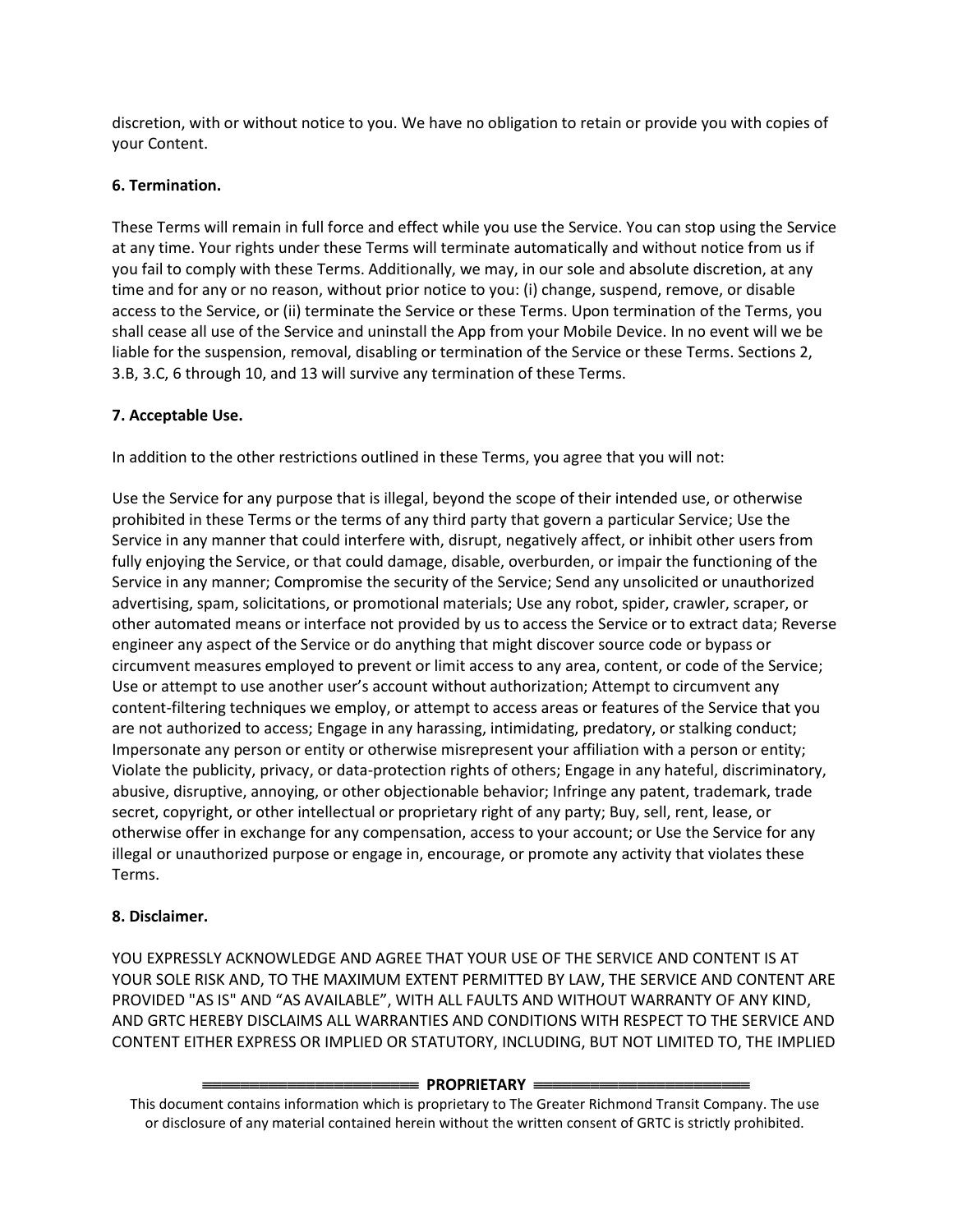WARRANTIES OF: MERCHANTABILITY, FITNESS FOR A PARTICULAR PURPOSE, ACCURACY, AND NONINFRINGEMENT. GRTC DISCLAIMS, TO THE MAXIMUM EXTENT PERMITTED BY LAW, ANY WARRANTIES AGAINST INTERFERENCE WITH YOUR QUIET ENJOYMENT OF THE SERVICE, THAT THE FUNCTIONS CONTAINED IN OR SERVICES PERFORMED OR PROVIDED BY THE SERVICE WILL MEET YOUR REQUIREMENTS, THAT THE SERVICE WILL BE COMPATIBLE WITH YOUR MOBILE DEVICE, AND THAT THE OPERATION OF THE SERVICE WILL BE UNINTERRUPTED, SECURE OR ERROR-FREE. NO ORAL OR WRITTEN INFORMATION OR ADVICE GIVEN BY GRTC WILL CREATE ANY SORT OF WARRANTY.

# **9. Limitation of Liability.**

TO THE MAXIMUM EXTENT PERMITTED BY APPLICABLE LAW, GRTC AND ITS OFFICERS, DIRECTORS, EMPLOYEES, AGENTS, SERVICES PROVIDERS, AND LICENSORS SHALL NOT BE LIABLE TO YOU OR ANYONE FOR ANY INDIRECT, INCIDENTAL, SPECIAL, CONSEQUENTIAL, OR EXEMPLARY DAMAGES, INCLUDING, BUT NOT LIMITED TO, DAMAGES FOR LOST PROFITS, GOODWILL, USE, DATA, OR OTHER INTANGIBLE LOSSES (REGARDLESS OF WHETHER WE HAVE BEEN INFORMED OF THE POSSIBILITY OF SUCH DAMAGES), HOWEVER CAUSED, WHETHER BASED ON OR UPON CONTRACT, NEGLIGENCE, STRICT LIABILITY IN TORT, WARRANTY, OR ANY OTHER LEGAL THEORY, ARISING OUT OF OR RELATED TO (i) THE USE OR THE INABILITY TO USE THE SERVICE OR ANY ERRORS, OMISSIONS, OR INACCURACIES IN ANY CONTENT AVAILABLE THROUGH THE SERVICE; (ii) THE CONDUCT OF OTHER USERS OR THIRD PARTIES; (iii) THE PERFORMANCE OF THE PRODUCTS AND SERVICES PURCHASED THROUGH THE SERVICE; (iv) UNAUTHORIZED ACCESS TO OR ALTERATION OF YOUR DATA, CONTENT, OR PERSONAL INFORMATION; (v) ANY BUGS VIRUSES, TROJAN HORSES, OR THE LIKE THAT MAY BE TRANSMITTED TO OR THROUGH THE SERVICE; (vi) OR ANY OTHER MATTER RELATING TO THE SERVICE OR ANY PRODUCTS OR SERVICES MADE AVAILABLE THROUGH THE SERVICE.

YOUR SOLE AND EXCLUSIVE REMEDY FOR DISSATISFACTION WITH SERVICE IS TO STOP USING THE SERVICE.

IN NO EVENT SHALL GRTC'S TOTAL LIABILITY TO YOU IN CONNECTION WITH THE SERVICE FOR ALL DAMAGES, LOSSES, AND CAUSES OF ACTION EXCEED \$150.00. Applicable law may not allow certain limitations or exclusions of liability, so some of the above limitations may not apply to you.

THE LIMITATIONS OF DAMAGES SET FORTH ABOVE ARE FUNDAMENTAL ELEMENTS OF THE BASIS OF THE BARGAIN BETWEEN GRTC AND YOU.

# **10. Indemnity.**

You agree to indemnify, defend, and hold GRTC and its officers, directors, employees, contractors, agents, licensors, suppliers, successors, and assigns harmless, including costs, liabilities and legal fees, from any claim or demand made by any third party due to or arising directly or indirectly out of your conduct or in connection with your use of the Service, any actual or alleged violation of these Terms, and any actual or alleged violation of any applicable law or regulation. GRTC reserves the right, at its own expense, to assume the exclusive defense and control of any matter subject to indemnification by you, but doing so will not excuse your indemnity obligations.

## **EXAMPLE PROPRIETARY EXAMPLE**

This document contains information which is proprietary to The Greater Richmond Transit Company. The use or disclosure of any material contained herein without the written consent of GRTC is strictly prohibited.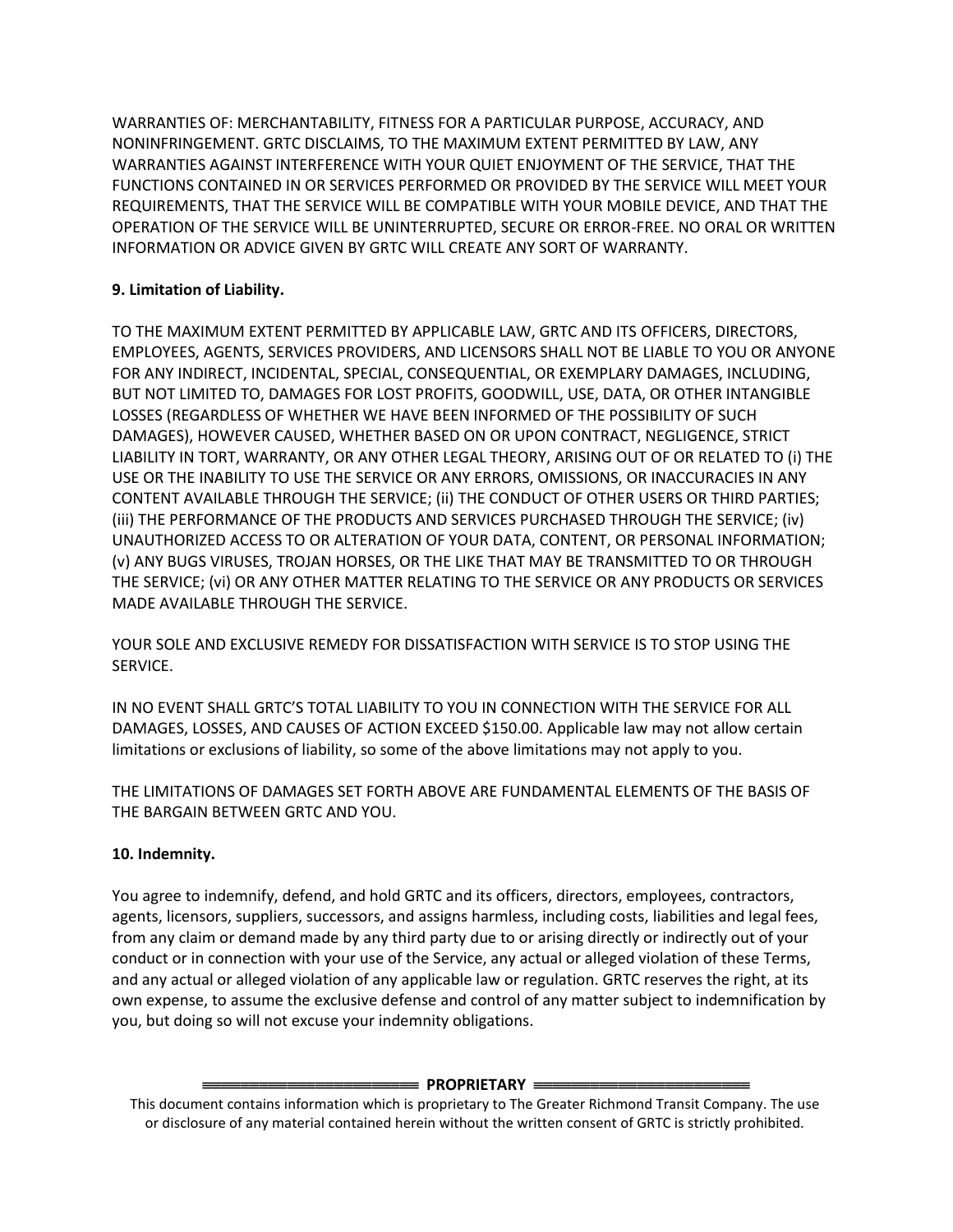## **11. Electronic Communications.**

By using the Service, you agree to receive certain electronic communications from us, whether through the Service or by email. You may unsubscribe from certain communications at any time by clicking the appropriate link in the communication. You agree that any notice, agreement, disclosure, or other communication that we send you electronically will satisfy any legal communication requirements, including that such communications be in writing. All calls, emails, and other communications between you and GRTC may be recorded and stored. All such communications from you shall be treated as user content hereunder.

## **12. Other Provisions.**

A. GRTC Rider Policies. Use of the GRTC Transit System is subject to the Rules of Riding policies, and all applicable law. GRTC reserves the right, without refund of any amount paid, to prosecute and to impose any penalties allowed by law, including, but not limited to, exclusion and citation, upon any person whose conduct violates the Rules of Riding Policies and all applicable law while on the Transit System. You agree to fully cooperate with GRTC Fare Inspectors and street supervisors upon demand to exhibit proof of fare payment in accordance with GRTC Fare Policy.

B. Assignment. You may not assign or transfer these Terms or any of your obligations or licenses received under these Terms, in whole or in part; and any attempt to do so shall be null and void. We reserve the right to assign and transfer these Terms or delegate all or any of our obligations to third parties.

C. Governing Law & Disputes. The laws of the State of Virginia will govern these Terms, as well as any claim that might arise between you and GRTC, without regard to conflict of law provisions.

Any lawsuit or legal action arising from these Terms will be commenced and prosecuted in the courts of Richmond, Virginia. You agree to submit to the personal jurisdiction of the courts located in Richmond, Virginia for the purpose of litigating all such claims.

D. Export Controls. You may not use or otherwise export or re-export the Service except as authorized by United States law and the laws of the jurisdiction in which the Service was obtained. In particular, but without limitation, the Service may not be exported or re-exported (i) into any U.S.-embargoed countries or (ii) to anyone on the U.S. Treasury Department's Specially Designated Nationals List or the U.S. Department of Commerce Denied Persons List or Entity List.

E. Third Party Beneficiaries. Except as stated in Section 2.C above, these Terms are solely for the benefit of you and us and there shall be no third party beneficiaries.

F. Waiver. Our failure to enforce any of the rights and remedies available to us with respect your breach of these Terms shall not constitute a waiver of such breach nor of any prior, concurrent, or subsequent breach of the same or any other provision of these Terms.

## **ENDERIETARY** =

This document contains information which is proprietary to The Greater Richmond Transit Company. The use or disclosure of any material contained herein without the written consent of GRTC is strictly prohibited.